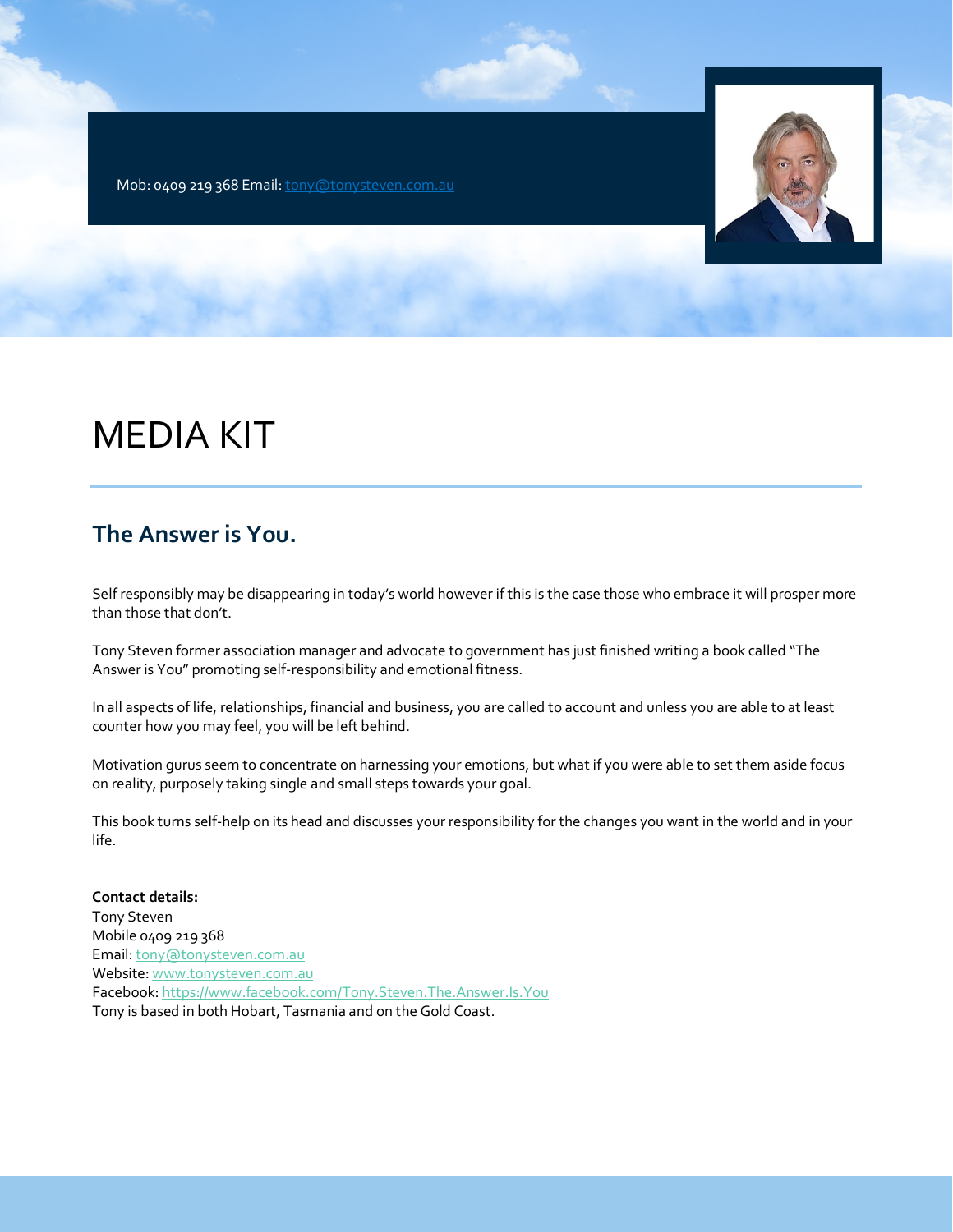

### **Author Biography**

Tony Steven is a realist and educator who will show you the enormous power you have over the circumstance of your life. After a lifetime of research, reading and education he has written a book, developed keynote presentations and educational seminars to show people that they are the ones responsible. No escaping the truth any longer, no blaming or being offended, Tony will explain the power you have, highlight your selfresponsibility and bring you to an awakening that will explain life and the way you should live it. In his 7th decade, Tony has the experience to educate and guide you to the control you need to exercise self-discipline so that you can work for the life you want. Unlike almost all other coaches Tony will lead you away from emotional motivations and help you see life for what it is and give you key information so you can come to see the truth. This could be your red pill.

For nearly 30 years Tony Steven worked in the Not for Profit sector ending as the CEO of the Australian Medical Association in the state of Tasmania in 2019. For many of those years he ran his own Association Management Company where his clients included the Council of Small Business of Australia and National Independent Retailers Association. He was also the State Director of the Liberal Party of Australia in Tasmania in the 1990's. Tony holds a Diploma in Business Management, Certificate in Front line Management and Hospitality and is a Distinguished Toastmaster, with Toastmasters International. He is also a 2-time President in Rotary. Having developed extensive experience in the not for profit sector Tony has represented many associations in Canberra and on many different Boards, Committees, and lobby groups at both State and Federal level, he has also made many international representations. Tony is also a former Past President of AuSAE (Australasian Society of Associations Executives) spanning both Australia and New Zealand where he oversaw the redevelopment of the organisation increasing membership ten times.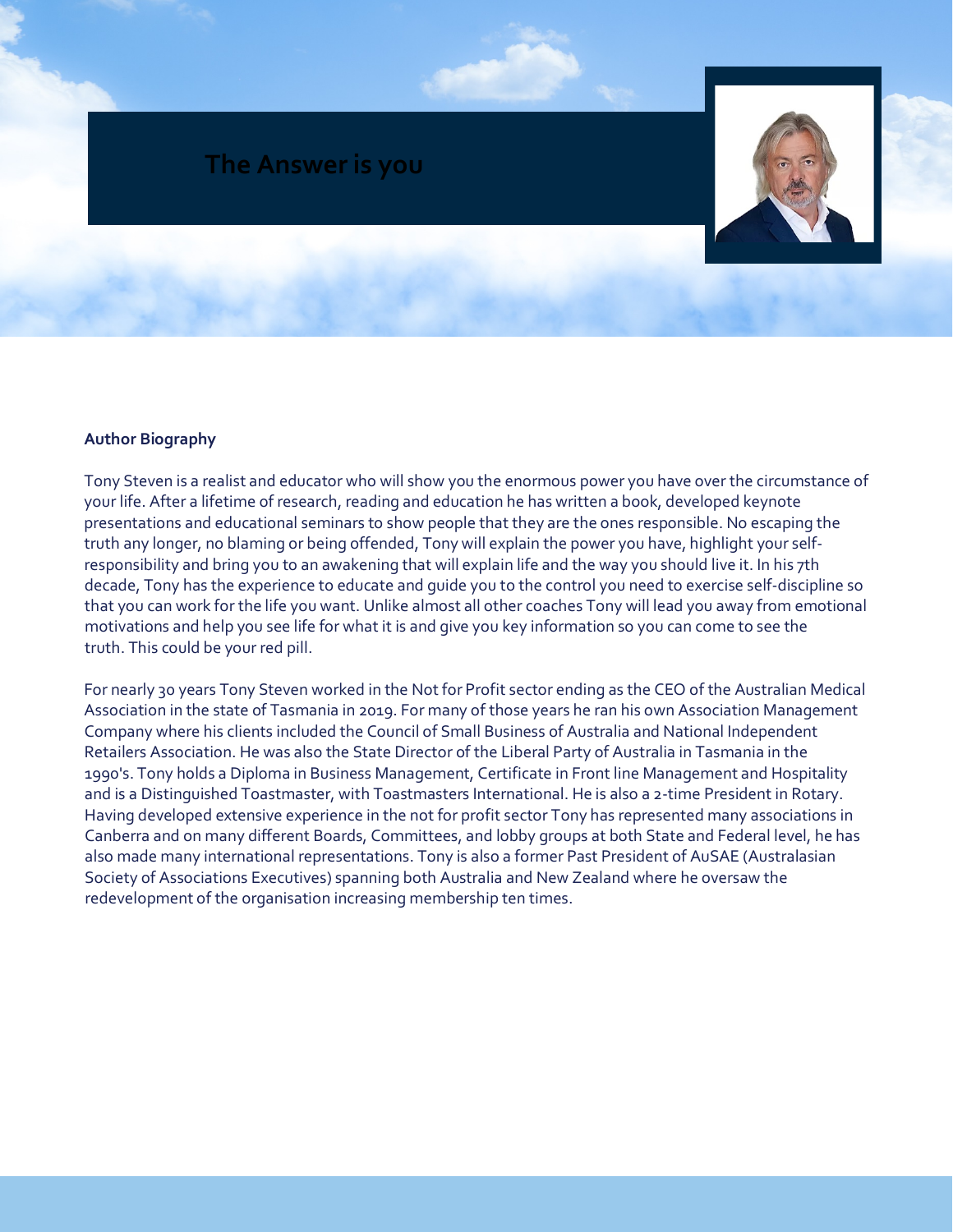

#### **Book Bio**

Most self-help books focus on the emotions through inspiration and motivation but what if you were able to put emotions aside and just do the job. The Answer is You promotes self-responsibility by explaining emotional fitness and purposeful decision making. Tony Steven does this by breaking down a seven-step process to explore the control you have over the creation things and events.

By reading this book you will develop an awareness of an inner power most people are only vaguely aware of and they have not unlocked yet. there are many tools and instructions for practical application.

The result will be a calmer, result driven and result aligned life, helping you feel empowered and being able to confront your awareness. This book will get you excited with your new possibilities that will present themselves and you will be motivated to do it. It's for everyone! A worldwide purpose.

THE ANSWER IS YOU!

Awaken to your self-responsibility

**Fory Stever** 



This book promotes self-responsibility by explaining emotional fitness and purposeful decision making. The author does this by explaining a seven-step process that shows the control you have over the creation of things and events.

By learning this, you will develop an<br>awareness of an inner power that most people are only vaguely aware of and have not yet unlocked.

As a result, you will live a calmer life, be results-driven and see more rewards and security. This will help you feel empowered and able to give to others.

This book will get you excited about new possibilities that will present themselves and you will feel motivated to take action.



NSWER IS HE AI Awaken to your self-responsibility **Tony Steven** 

 $f \vee in \circledcirc$ www.tonysteven.com.au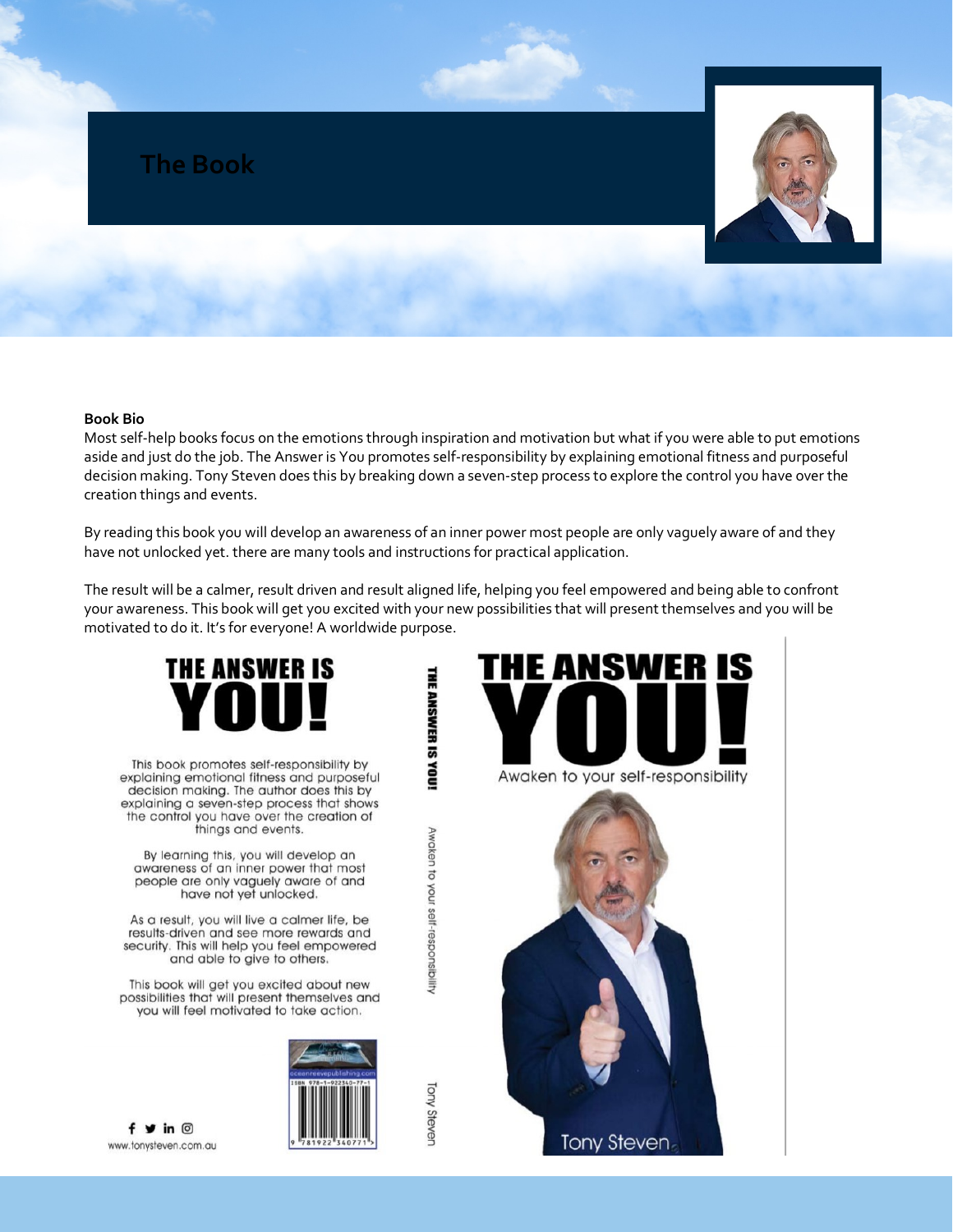

#### **Target Audience**

Anyone interested in self-development, awareness to reality and wanting to overcome mental and emotional blockages. Young people will benefit greatly as this information and self-discipline occurring early in life gives them a much greater chance of success and fulfilment.

Spiritual and religious people will be given a practical grounding and assertive people will be given empathy. Anyone looking for results in their life and who are ready to realize fear comes from the primal instinct and love fuels our true consciousness.

#### **Book excerpt**

If the answer is you, then what is the question? The question is, 'Who is responsible for your life and what happens during it?'

If life is taking you nowhere, or somewhere you didn't intend, then let's look at it differently and in a deeper, more

meaningful way; let's ask what the reason for your life is.

Let's ask how to build your own confidence and motivation, develop a new future, and spread a sense of calm, peace,

and love all around you. What would it be like to have a solid foundation for you to build your life on? In the end I hope you will come to the conclusion that self-responsibility comes with the privilege of life.

This book will endeavour to:

- offer a possible answer that explains the reason for your life,
- suggest how to take advantage of that knowledge,
- build your confidence and motivation,
- develop a new future for you,
- spread a sense of calm, peace, and love all around you,
- build a solid foundation for you to build your life on, and
- show you a more basic way to take action.

In the end I want to show you that you are the reason for your own existence; you are intricately connected and part of the whole. Because of the privilege of life, you have a responsibility to take charge of your life.